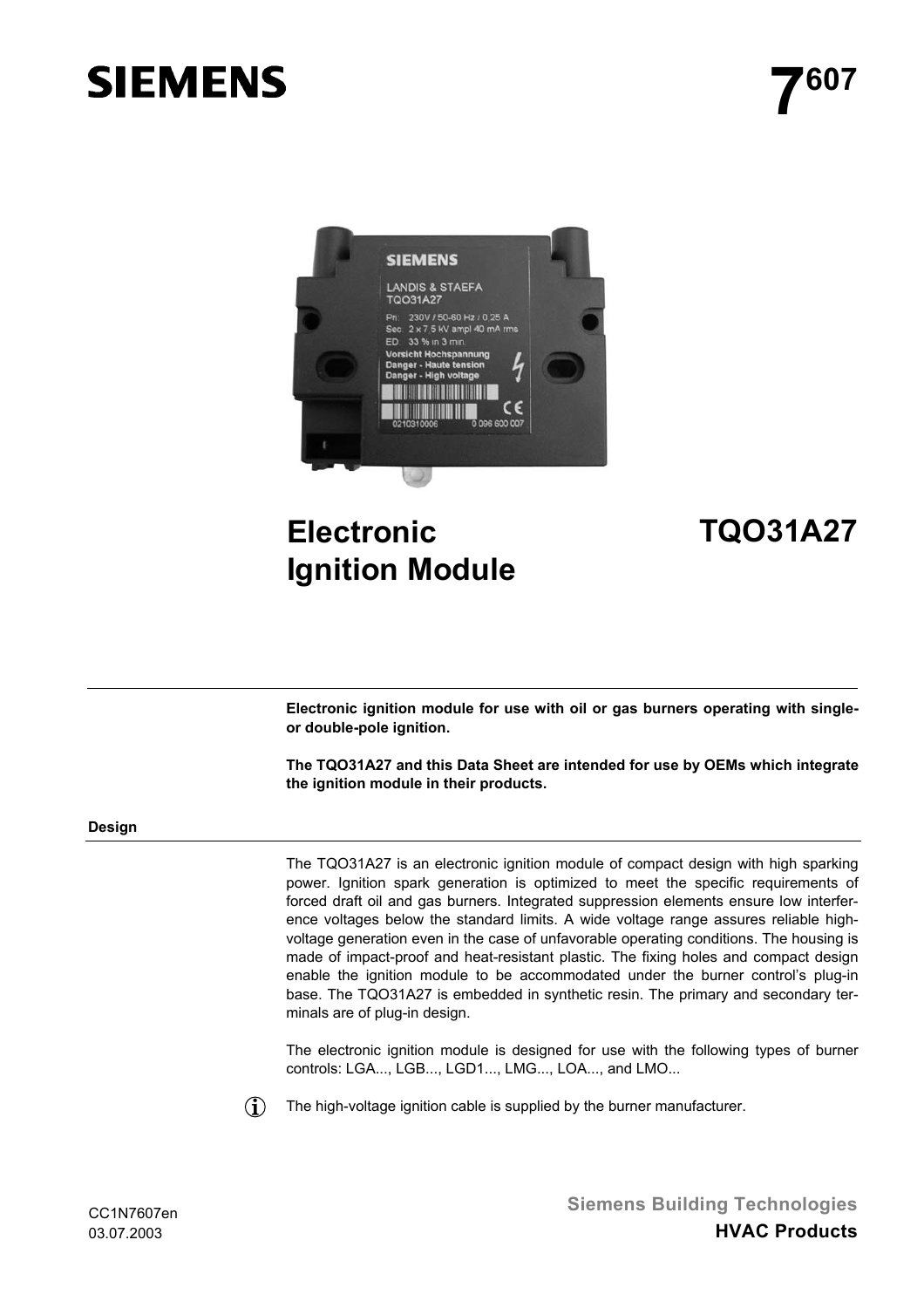**To avoid injury to persons, damage to property or the environment, the following warning notes should be observed!**

**The ignition module generates high-voltage which, if improperly applied, can lead to insulation failure that can cause fire and damage to persons!**

#### **Do not open, interfere with or modify the module!**

- Before performing any wiring changes in the connection area of the TQO31A27 especially on the high-voltage side – completely isolate the module from the mains supply (all-polar disconnection)
- Ensure protection against electric shock hazard by providing adequate protection for the connection terminals
- Check to ensure that wiring is in an orderly state
- Fall or shock can adversely affect the safety functions. Such units may not be put into operation even if they do not exhibit any damage

#### **Mounting notes**

- Ensure that the relevant national safety regulation are complied with
- Mounting work must be carried out by qualified staff
- Protection against electric shock hazard must be ensured through the way the module is mounted. The parts carrying high-voltage should be protected against dirt and humidity to ensure sufficient sparking power. Insulate the ignition module adequately against non-earthed external, exposed parts
- Locate the ignition electrode and ionization probe such that the ignition spark cannot arc over to the ionization probe (risk of electric overloads on the connected burner control)

#### **Installation notes**

- Installation work must be carried out by qualified staff
- The connection of the earthing lug to burner ground must be firm and electrically conducting

#### **Electrical connection of the high-voltage ignition cables**

- Run the high-voltage ignition cables - always separately while observing the greatest possible distance to the unit and to other cables
	- as short as possible, avoiding loops and sharp bends
- Always use suitable high-voltage ignition cable
	- For example: Silicon or TPE cables having
		- an outside diameter of min. 5 mm - a dielectric strength of at least 40 kV
	- Not suited are PVC, PTFE, or EVA (Radox) cables.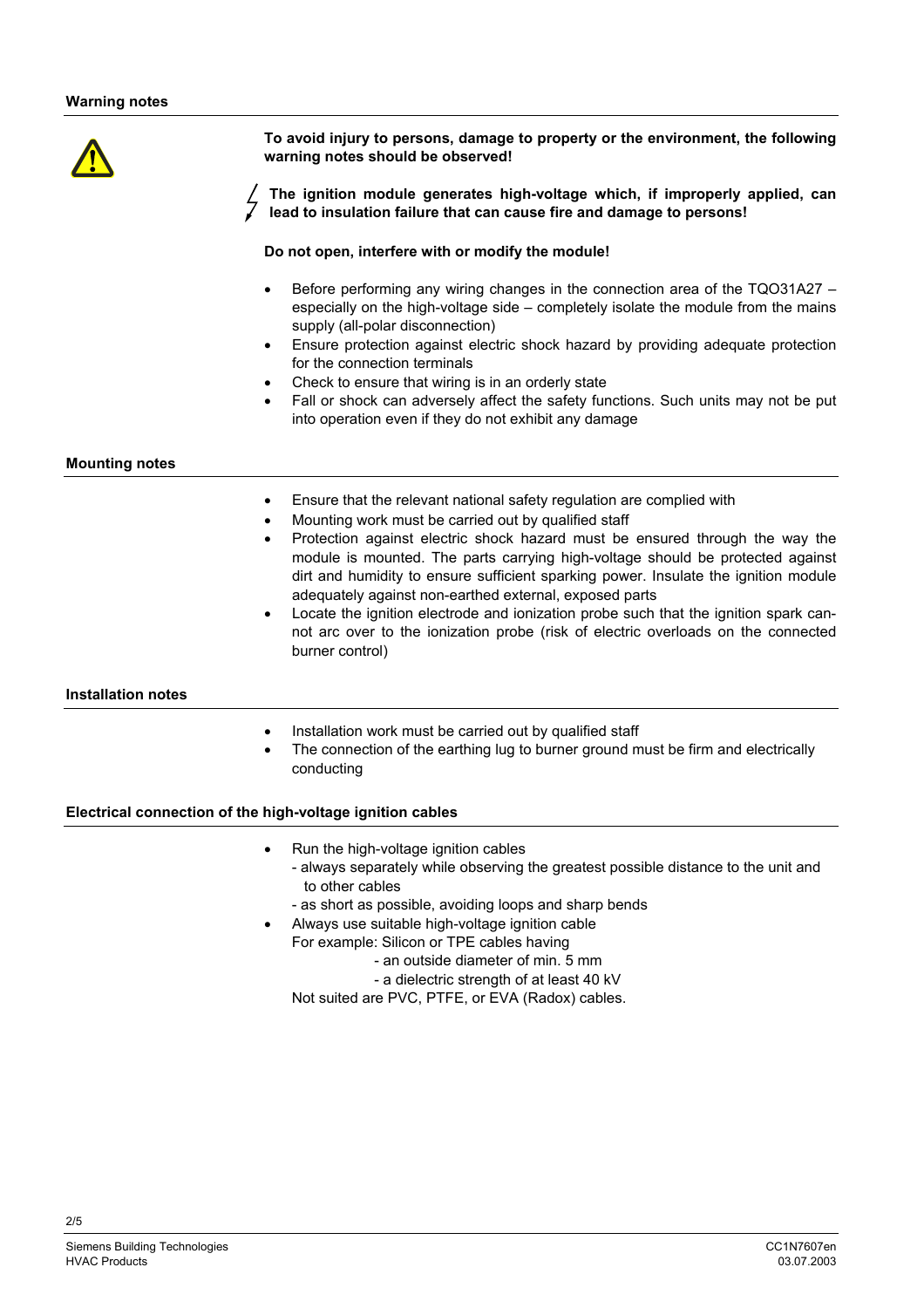- Commissioning and maintenance work must be carried out by qualified staff
- Prior to commissioning the plant, check to ensure that wiring is in an orderly state
	- High-frequency equipment places special requirements on high-voltage ignition cables and electrodes. Always use special high-voltage ignition cables and electrodes that are suited for this type of ignition equipment
	- An important prerequisite for ensuring operating safety is the correct sizing and adjustment of the spark gap. Adjust it such that safe ignition is ensured under all permissible operating conditions
	- The location of the ignition module, the high-voltage ignition cables and the spark gap on the burner have a considerable impact on the generation of electromagnetic disturbances. The notes relating to the laying of high-voltage ignition cables and adequate earthing of both the module and burner should be observed
	- In the case of frequent burner startup repetitions and short on times, ensure that the ignition module's permissible on time will not be exceeded

#### **Norms and certificates**



Conformity to EEC directives - Electromagnetic compatibility EMC (immunity) 89 / 336 EEC - Low-voltage directive 73 / 23 EEC



Cert. 00739



Cert. 38233

#### **Service notes**

**Disposal**

**Ordering**

| <b>TQO31A27</b><br><b>Electronic ignition module</b><br>(Without accessories)                                                                                                                                                     |
|-----------------------------------------------------------------------------------------------------------------------------------------------------------------------------------------------------------------------------------|
|                                                                                                                                                                                                                                   |
| The ignition module contains electric and electronic components and may not be dis-<br>posed of together with household waste.<br>Local and currently valid legislation must be observed.                                         |
| Maintenance work must be carried out by qualified staff<br>Each time a unit has been replaced, check to ensure that wiring is in an orderly<br>$\bullet$<br>state and make the safety check as described in «Commissioning notes» |

When ordering, please give the complete type reference.

#### **Accessories**

| Mains cable, 25 cm long, with ferrules    | AGV31.001 |
|-------------------------------------------|-----------|
| Mains cable, 50 cm long, with ferrules    | AGV31.002 |
| Mains cable, 120 cm long, with ferrules   | AGV31.003 |
| Insulating plug for single-pole operation | AGB2.001  |

3/5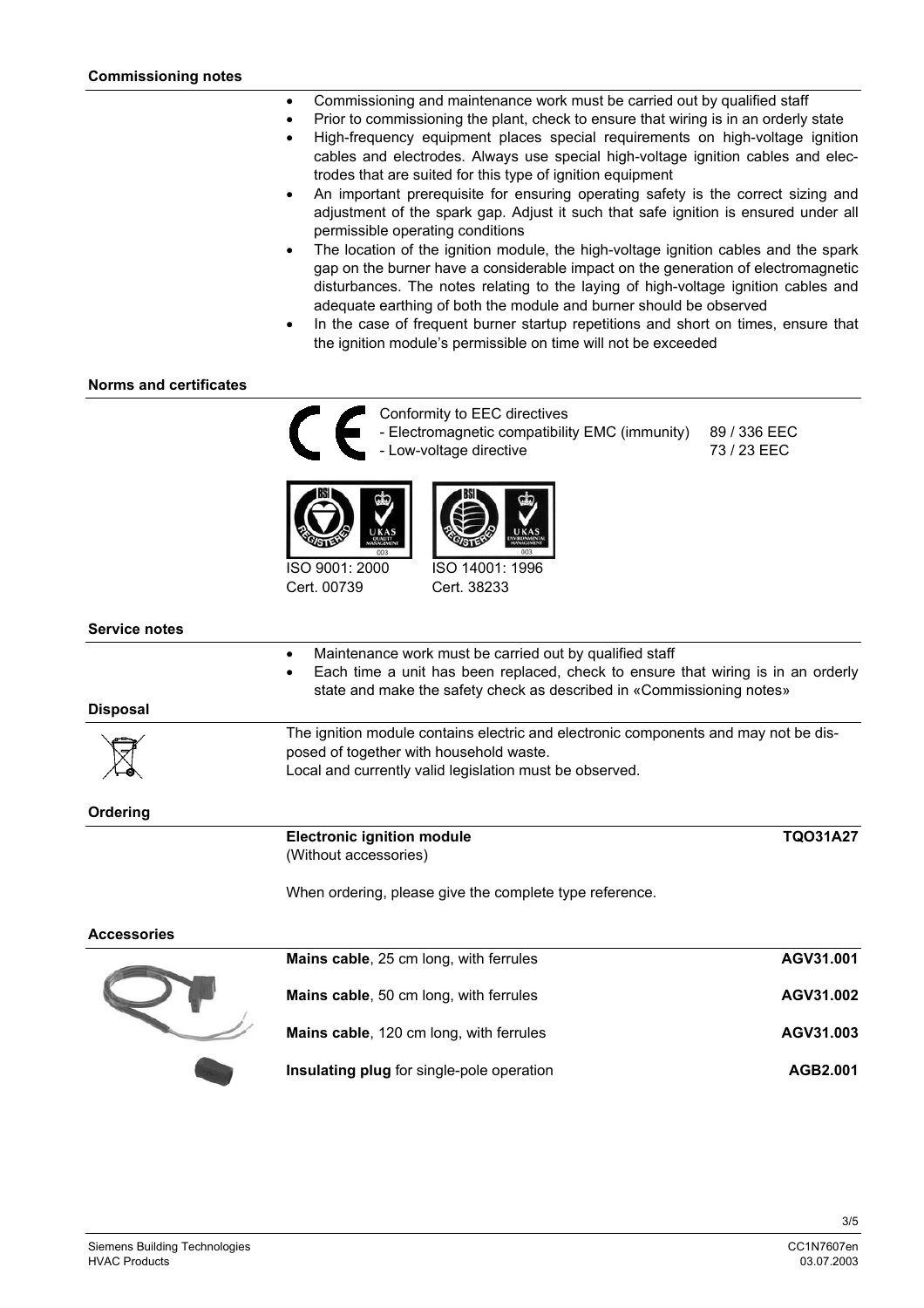| General unit data | Rated data, primary side                        |                                        |
|-------------------|-------------------------------------------------|----------------------------------------|
|                   | Operating voltage                               | AC 230 V                               |
|                   | Voltage range                                   | AC 220 V -15 %AC 230 V +10 %           |
|                   | Mains frequency                                 | 5060 Hz $\pm$ 5 %                      |
|                   | Primary current                                 | 0.25A                                  |
|                   | Power rating                                    | 60 VA                                  |
|                   | Power factor cos $\varphi$                      | > 0.6                                  |
|                   |                                                 |                                        |
|                   | Discharge current to ground,<br>to DIN EN 50165 | $< 1.2$ mA                             |
|                   | Leakage current against ground                  | - 5 mA to DIN EN 50 165</td            |
|                   | Terminals on the primary side                   | double-pole, quick connectors          |
|                   |                                                 | $2.8 \times 0.8$ mm                    |
|                   | Safety class                                    | Ι                                      |
|                   |                                                 |                                        |
|                   | Rated data, secondary side, at AC 230 V / 50 Hz |                                        |
|                   | High-voltage output                             | 2 x 7.5 kV ampl. or 1 x 15 kV ampl.    |
|                   | Ignition current                                | 40 mA (rms)                            |
|                   | Ignition frequency                              | 16 kHz $\pm$ 4 kHz                     |
|                   | Spark energy (double-pole operation)            | 500 mJ                                 |
|                   | On time                                         | 33 % in 3 min at 35 °C                 |
|                   |                                                 | 20 % in 3 min at 60 °C                 |
|                   | No-load operation                               | max. 30 s                              |
|                   | High-voltage terminal                           | round connector, 4 mm                  |
|                   | Spacing of electrodes                           | $2.55$ mm                              |
|                   |                                                 |                                        |
|                   | Interference suppression / immunity             |                                        |
|                   | Network disturbances                            | to DIN EN 61000-3-2 / DIN EN 61000-3-3 |
|                   | Immunity                                        | to DIN EN 50165 / EN 61000-4-6 /       |
|                   |                                                 | EN 61000-4-3, degree of severity 3     |
|                   | <b>Limit values</b>                             |                                        |
|                   |                                                 |                                        |
|                   | Operating voltage                               | min. AC 187 V (reduced sparking power) |
|                   |                                                 | max. AC 265 V                          |
|                   | On time at AC 265 V and 60 °C                   | 14 % in 3 min                          |
|                   | <b>Miscellaneous</b>                            |                                        |
|                   | Degree of protection                            | IP 40 (with connectors plugged in)     |
|                   | Earthing                                        | with earthing lug, 4.2 mm dia.         |
|                   | Weight                                          | approx. 265 g                          |
|                   | Tightening torque for fixing screws             | 1.21.5 Nm (locking paint recommended)  |
| Environmental     | <b>Transport</b>                                | DIN EN 60 721-3-2                      |
| conditions        | <b>Climatic conditions</b>                      | class 2K2                              |
|                   |                                                 |                                        |
|                   | <b>Mechanical conditions</b>                    | class 2M2                              |
|                   | Temperature range                               | $-25+60 °C$                            |
|                   | Humidity                                        | < 95 % r.h.                            |
|                   | <b>Operation</b>                                | DIN EN 60 721-3-3                      |
|                   | <b>Climatic conditions</b>                      | class 3K5                              |
|                   | <b>Mechanical conditions</b>                    | class 3M3                              |
|                   | Temperature range                               | $-10+60$ °C                            |
|                   | Humidity                                        | < 95 % r.h.                            |



**Condensation, formation of ice and ingress of water are not permitted!** 

4/5